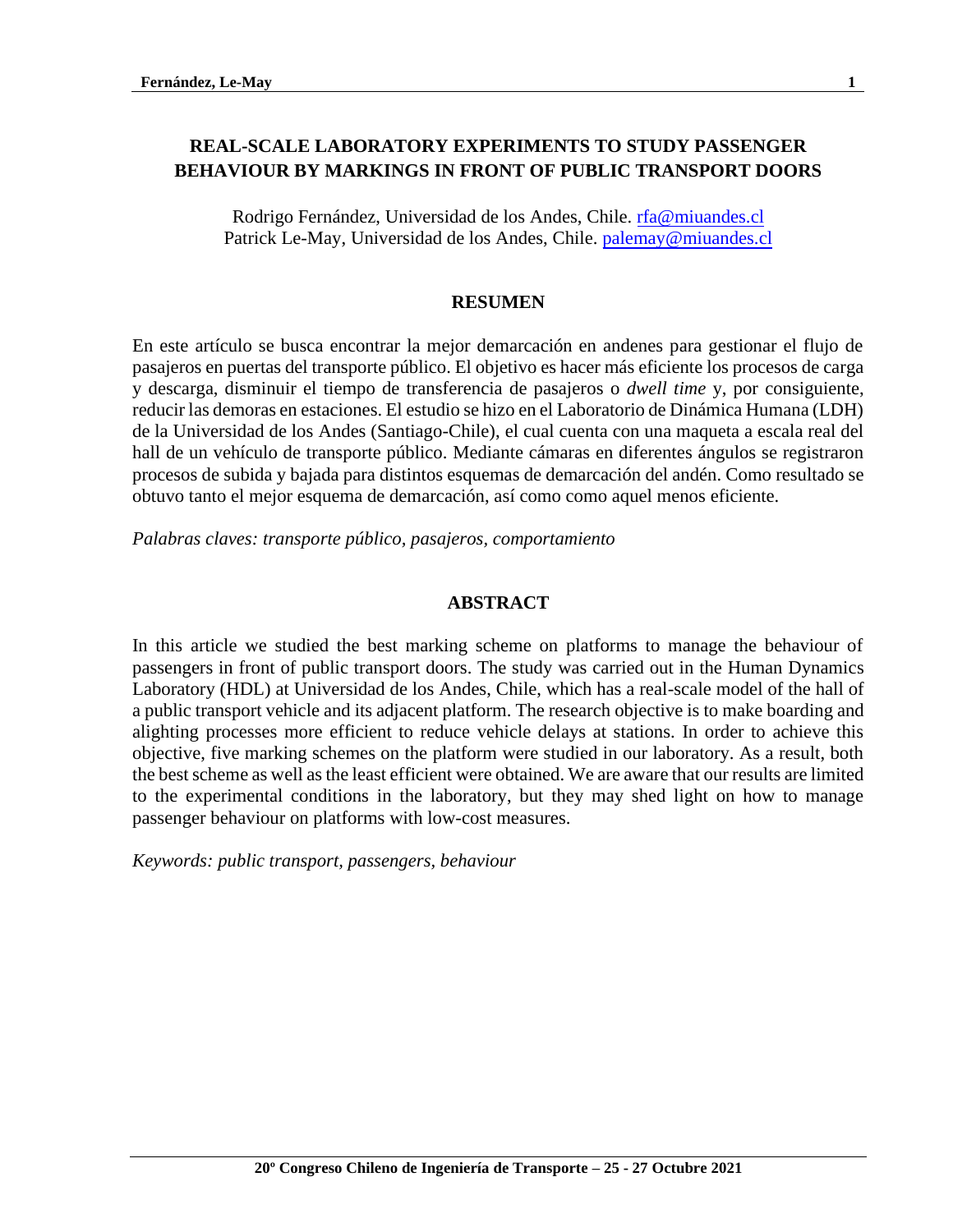## **1. INTRODUCTION**

This work presents the results of a line of research that studies, through real-scale laboratory experiments, how the design of vehicles and platforms affects passenger service time, also called dwell time (Fernández et al, 2010; 2015). The dwell time is the time it takes for a public transport vehicle to get its passengers on and off. Hereinafter, we will refer to "station" to indicate any place to transfer passengers. Also, "vehicle" will mean any public transport vehicle such as a metro train, tram, normal bus or articulated bus. The dwell time affects delays at stations, which, in turn, influence passenger waiting times, their travel times and, in general, the entire public transport system. It also allows public transport operators to calculate their fleet size, vehicle type, driver allocation, vehicle mileage, and operating costs.

The advantage of full-scale laboratory experiments is that we can test passenger behaviour against different designs of vehicles, platforms and flow control which cannot be done in the field or in circumstances that do not occur in reality. For example, how passengers behave in a vehicle with 2.5-m doors.

The objective of this work is to present the results of experiments carried out in the Human Dynamics Laboratory (HDL) of the Universidad de los Andes, Chile. The experiments studied the effect on the boarding and alighting times of managing the flow of passengers in front of the doors. In particular, it was analysed how markings on the platform affects the passengers' behaviour; specially, that passengers waiting to board do not obstruct those who are alighting. Obstructing the doors is common in rush hour metro systems because vehicles are overcrowded and waiting passengers are anxious to see that they will not be able to board the train. As a consequence, they stand in front of the doors and block the flow of passengers that goes down.

Our methodology consisted of experiments in which the width of the doors and the vertical and horizontal gaps between the platform and the vehicle were kept constant. Five marking schemes on the platform were studied. Students played as passengers in the experiments, so the resulting values are not directly transferable to a real system. Our aim was to compare the trends and relative differences between schemes. Subsequently, the best scheme can be taken to the field to corroborate its effectiveness. Likewise, it is possible to determine which scheme not to use in practice.

## **2. BIBLIOGRAPHIC REVIEW**

The dwell time is the time that a public transport vehicle stands in a station transferring passengers, from its stop until it advances again. There are six main variables that affect dwell time, two belong to passenger demand and the other four relate to boarding and alighting processes (TRB, 2000). These factors are: (a) the number of passengers getting on and off the vehicle; (b) the size and design of the stations; (c) the fare collection method; (d) the type of vehicle; (e) the movement of passengers inside the vehicle; and (f) boarding and alighting of wheelchairs, shopping carts or baby carriages. All these factors change with the design of the stations, characteristics of vehicles, type of passengers and demand levels.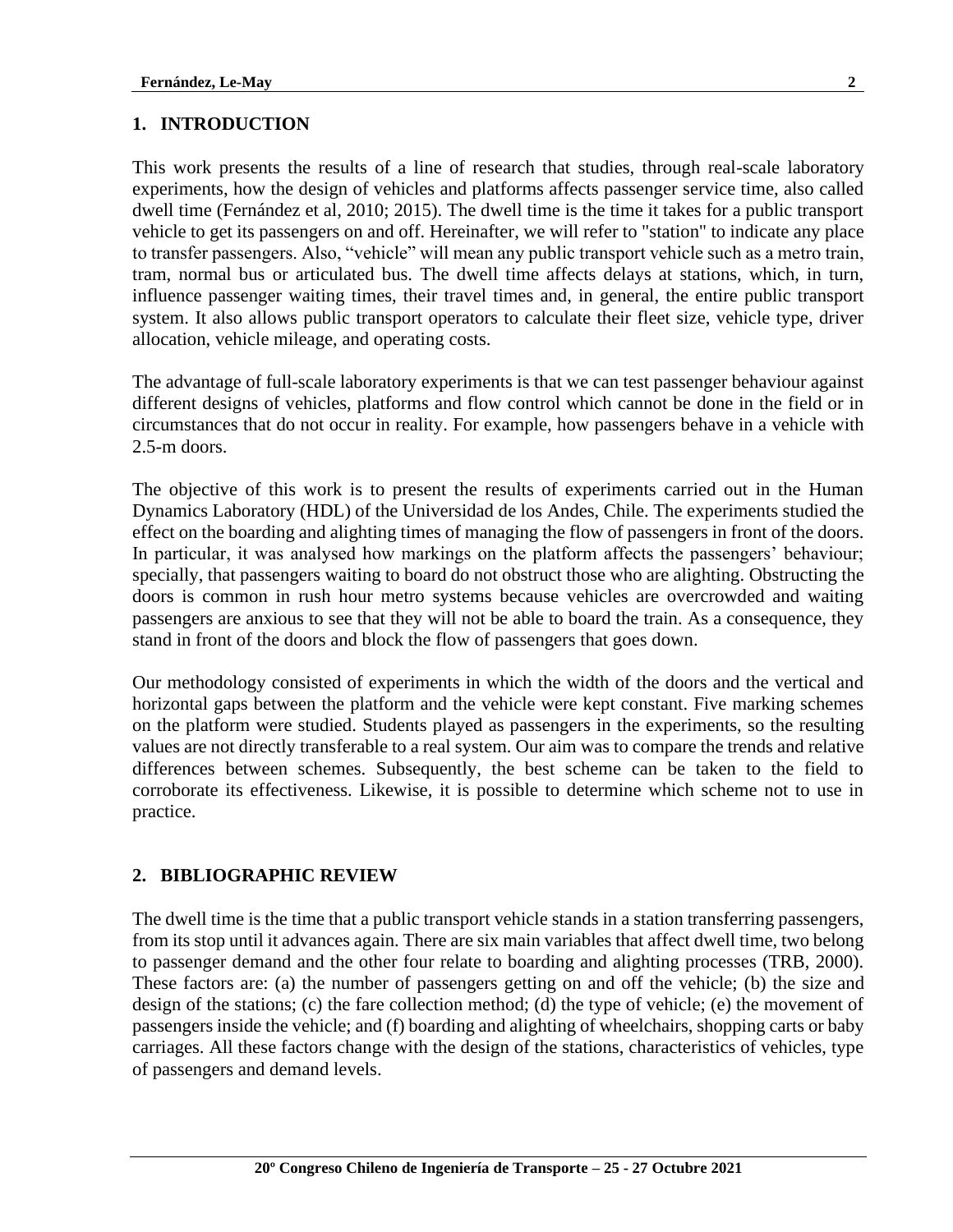There are an extensive number of models to calculate dwell time, most of them focusing on the bus system. The most relevant ones will be explained below.

Levinson (1983) was one of the first to carry out studies and points out that dwell time is affected by the activity of passengers, which door is used to get on and off, the number of passengers who pay with coins or notes, frequency of stops and time of the day. Meanwhile, Pretty and Russel (1988) proposed the following model.

$$
T = C + \max\{\sum_{i=1}^{m} a_i : \sum_{j=1}^{n} b_j\}
$$
 (1)

Where T is dwell time;  $a_i$  the boarding time of passenger i;  $b_i$  is the alighting time of passenger j; n is the number of passengers boarding; m the number of passengers alighting; and C the dead time for opening and closing doors.

Lin and Wilson (1992) state that dwell time is affected by many factors. However, most of these factors are constant, with the exception of passenger demand and behaviour. There are other variables, such as the time the driver waits to close the doors or if any passenger has a disability. These cannot be used to predict system performance, because they are unpredictable. For this reason, their model does not include these factors as variables, but it does include within the prediction error. What it does consider is the number of passengers boarding and alighting and the number of passengers on board the vehicle. Therefore, for the particular case of a one-door vehicle, the time required for boarding and alighting is:

$$
DOT = a + bDONS + cDOFFS + d(DONS + DOFF)STD
$$
\n(2)

Where DOT is time the door remains open; DONS the number of passengers that board through the door; DOFFS the number of passengers alighting through the same door; STD is the number of people standing in the vehicle; and DT the vehicle stopping time. Finally, a, b, c, d are parameters to be calibrated.

If the vehicle has n doors, then  $DT = \max \{DOT_1, DOT_2, ..., DOT_n\}$  and, if the vehicle has m carriages,  $DT = max\{DT_1, DT_2, ..., DT_m\}$ . Parameters were estimated on the Green Line trains of the Massachusetts Bay Transportation Authority (MBTA).

Puong (2000) proposes a model based on data observed in the MBTA Red Line. His study shows that dwell time is a linear function with the number of passengers boarding and alighting and nonlinear with the number of passengers on board.

In a comprehensive study in buses of Sydney, Tirachini (2013) calibrated dwell time models. The objective was to quantify the differences between payment methods, age of the passengers, steps to get in the vehicle and friction between passengers who get on and off, and passengers standing inside the vehicle. Equation 3 shows one of his simplest models.

$$
d = c + b_e B_e + b_c B_c + b_s B_s + b_t B_t + aA + \varepsilon
$$
\n(3)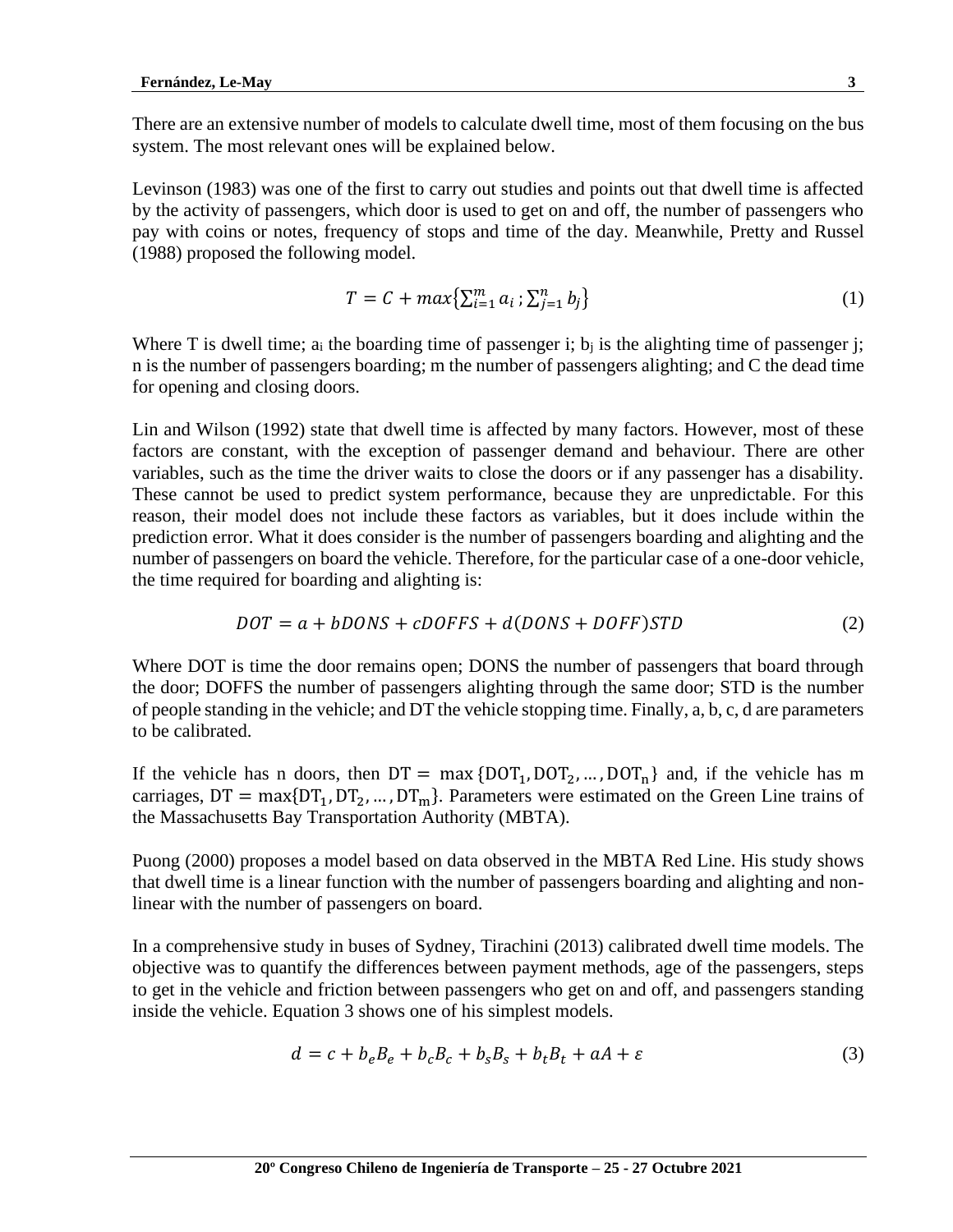Where d is dwell time; A is the number of passengers getting off; a is the alighting time per passenger (s/pas);  $B_k$  is the number of passengers who pay using the k system (exact fare, giving change, free of charge, daily ticket);  $b_k$  are the respective boarding time per passenger (s/pas) and  $\epsilon$  is the residual error.

At train stations in the Netherlands, Wiggenraad (2001) observed that dwell time is determined by a fixed stopping time, defined for each station, the number of passengers boarding and alighting, the characteristics of the train and the infrastructure, the processes of arrival and departure of trains, the distribution of passengers at the station and the period of the day. He concludes that the dwell time is greater than the fixed stop time and that the dwell time is similar at peak and off-peak times. He also observed that there is a concentration of passengers around the train's stop place and that the average time for boarding and alighting passengers is approximately one second. Also, wider doors reduce passenger boarding and alighting time by approximately 10%. Conversely, narrower doors increase boarding and alighting time by approximately 10%.

Heinz (2003) measured the boarding and alighting times for different types of trains in Sweden, considering the type of service, the vertical gap between the platform and the train, the width of the doors and the percentage of passengers with luggage. The results are shown in Table 1.

|                | raoic rerassuiger boaraing and anghung units in Dweash trans. |          |            |               |                |  |  |  |
|----------------|---------------------------------------------------------------|----------|------------|---------------|----------------|--|--|--|
| Type of        | Vertical                                                      | Width of | Passengers | Boarding time | Alighting time |  |  |  |
| service        | gap(m)                                                        | doors(m) | w/luggage  | (s/pas)       | (s/pas)        |  |  |  |
| Local          | 0.03                                                          | 1.19     | 0%         | 1.51          | 0.88           |  |  |  |
| Local          | 0.10                                                          | 1.41     | 0%         | 1.38          | 0.93           |  |  |  |
| Local          | 0.42                                                          | 0.77     | 0%         | 1.66          | 1.40           |  |  |  |
| Local          | 0.42                                                          | 1.15     | 0%         | 1.19          | 1.11           |  |  |  |
| Regional       | 0.57                                                          | 0.90     | 9%         | 1.94          | 1.38           |  |  |  |
| Regional       | 0.57                                                          | 0.90     | 4%         | 2.96          | 2.02           |  |  |  |
| Regional       | 0.57                                                          | 1.15     | 11%        | 1.98          | 1.22           |  |  |  |
| Regional       | 0.02                                                          | 1.15     | 7%         | 1.61          | 1.04           |  |  |  |
| Regional       | 0.05                                                          | 1.15     | 2%         | 2.26          | 1.70           |  |  |  |
| Regional       | 0.39                                                          | 1.90     | 8%         | 1.75          | 1.22           |  |  |  |
| Regional/Airp  | 0.00                                                          | 0.82     | 14%        | 1.71          | 1.42           |  |  |  |
| Regional/Airp  | 0.44                                                          | 1.46     | 57%        | 1.99          | 1.56           |  |  |  |
| Regional/Airp  | 0.02                                                          | 1.46     | 56%        | 1.65          | 1.59           |  |  |  |
| Regional       | 0.67                                                          | 0.60     | 16%        | 3.85          | 2.30           |  |  |  |
| Regional/Inter | 0.67                                                          | 0.75     | 10%        | 2.55          | 2.18           |  |  |  |
| Intercity      | 0.67                                                          | 0.74     | 23%        | 3.83          | 3.77           |  |  |  |
| Intercity      | 0.67                                                          | 0.63     | 31%        | 4.22          | 4.53           |  |  |  |
| Intercity      | 0.72                                                          | 1.30     | 12%        | 3.17          | 2.08           |  |  |  |

**Table 1. Passenger boarding and alighting times in Swedish trains.**

In the previous models, the parameters were calculated through linear regression. In contrast, Daamen et al (2008) studied the behaviour of railway passengers through real-scale laboratory experiments. In the experiments they obtained the capacity of the doors versus changes in vertical and horizontal gaps, door width, and passengers with and without luggage. The results indicate that increasing the vertical and horizontal gap, the capacity of the doors is reduced by up to 15%. On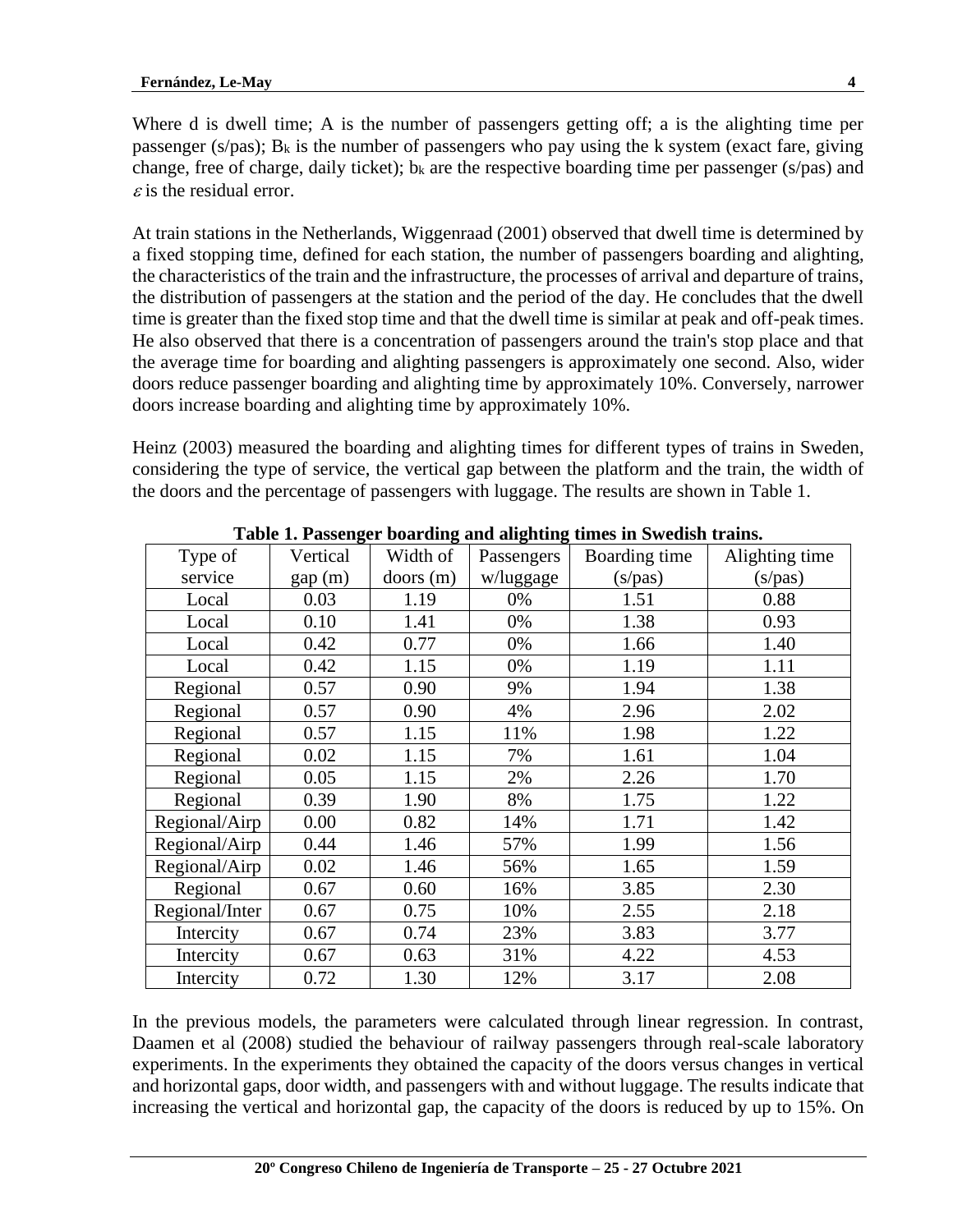| Vertical gap<br>(cm) | Horizontal gap (cm)        |      |      |      |                         |      |  |
|----------------------|----------------------------|------|------|------|-------------------------|------|--|
|                      | Passengers without luggage |      |      |      | Passengers with luggage |      |  |
|                      |                            | L5   | 30   |      |                         | 30   |  |
|                      | 0.91                       |      | 0.85 | 0.69 |                         | 0.73 |  |
| 20                   |                            | 0.89 | 0.88 |      | 0.62                    | 0.64 |  |
| 40                   | 0.81                       |      | 0.77 | 0.65 |                         | 0.63 |  |
| 60                   |                            | 0.84 | በ 77 |      | 0.60                    | 0.56 |  |

the other hand, if there are passengers with luggage, the capacity of the doors decreased by up to 25%. Table 2 presents the results.

**Table 2. Capacity of an 80-cm door (pas/s)**

Following this approach, Fernández et al (2010) obtained passenger boarding and alighting times through laboratory experiments carried out at the Pedestrian Accessibility and Movement Environment Laboratory (PAMELA) of University College London. The scenarios considered different methods of payment, door widths, vertical gaps and passenger density on board the vehicle. Figure 1 shows the effect of passenger density on the boarding and alighting time per passenger.



**Figure 1. Boarding and alighting times with respect to on-board density of passengers**

As can be seen in the figure, there is a linear increase in the boarding time per passenger as a result of density, but on the other hand, the alighting time per passenger tends to increase exponentially. This is explained by the fact that when passengers get on, they push those who are on board; instead, when passengers get off, they must make their way between those who are standing.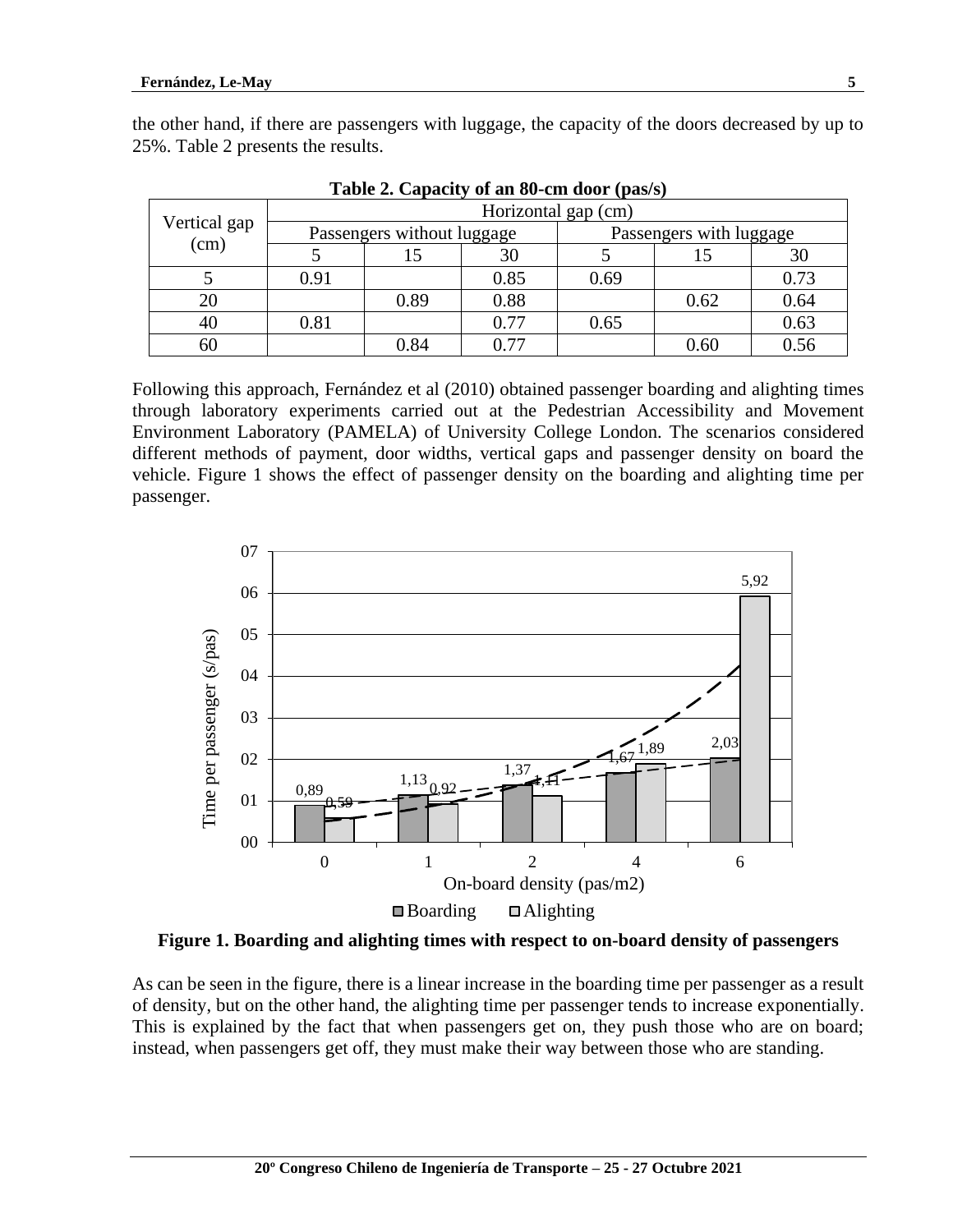Similarly, Fernández et al (2015) measured the discharge capacity of a vehicle door in the Human Dynamics Laboratory (HDL) of the Universidad de los Andes, Chile. Figure 2 shows the results where it is observed that the highest discharge rate is 2.06 pas/s and is reached for a 1.65-m wide door.



**Figure 2. Discharge rate through a public transport door**

## **3. EXPERIMENTS**

### **3.1. Design of experiments**

When experiments are carried out, the variables are separated into two types: experimental variables and contextual variables. The experimental ones are those that the researcher will modify to obtain the results of the experiment, in our case, how the markings on the platform influence passenger behaviour. Contextual variables are those that are not modified, but also have influence on the behaviour. In our case, they were 1.65-m doors, null horizontal and vertical gaps, and 4 passengers per square meter inside the mock-up at the beginning of each boarding and/or alighting process.

Thirty simulations of simultaneous boarding and alighting processes were carried out for each marking scheme. Each scheme was studied on different days and about 40 people participated each day. More or less the same people attended the laboratory each day, and between each experiment the participants were asked to mix before each boarding and alighting process. The marking of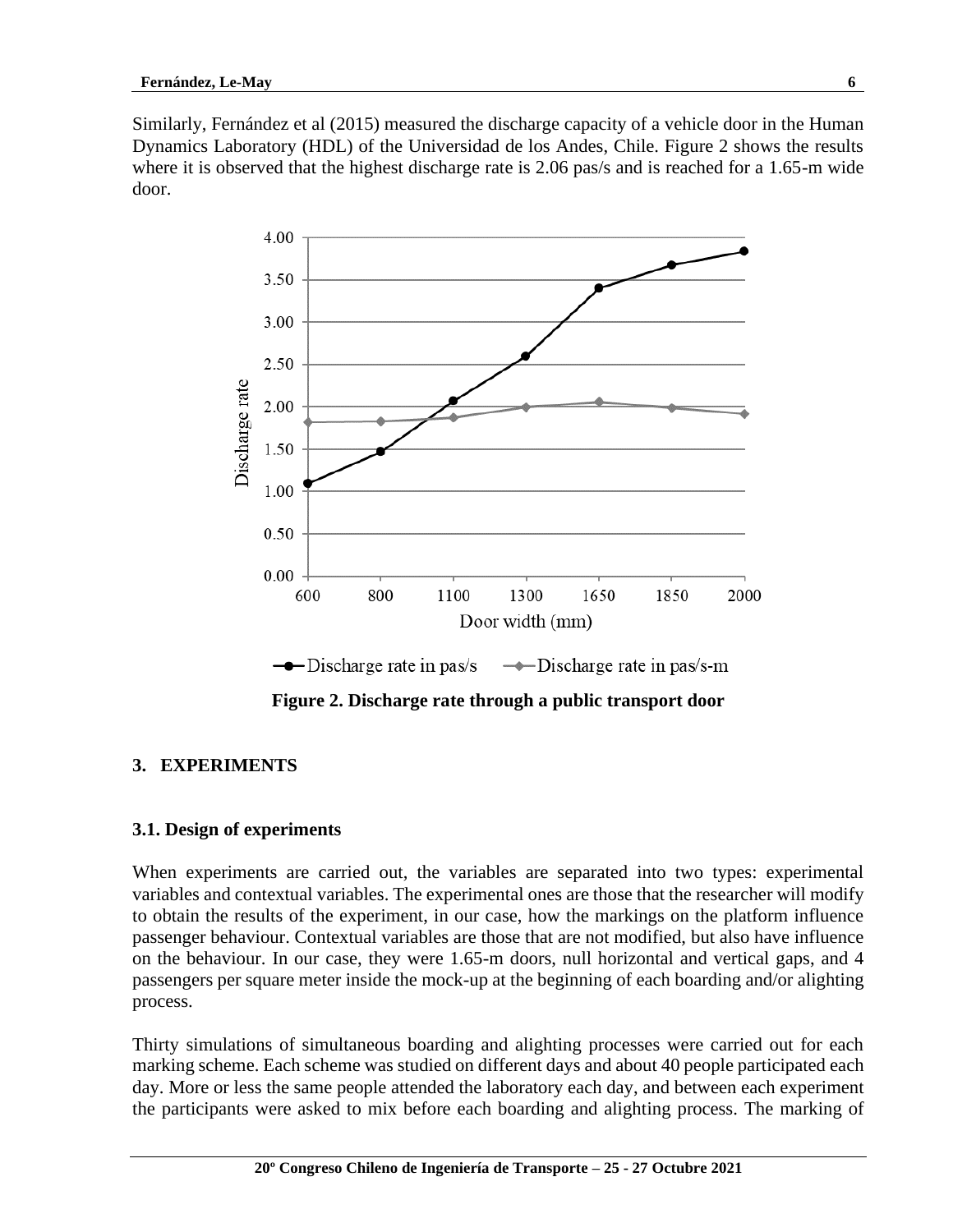



**Figure 3. Floor plan of the mock-up at the HDL**

To calculate the times of boarding  $(T_{si})$ , alighting  $(T_{bi})$  and simultaneous boarding/alighting  $(T_{sti})$ , the following criteria were used. The process begins when half of the body of the first passenger crosses an imaginary line of separation between the vehicle and the platform. The process ends when the half of the body of the last passenger crosses the same line. The doors remain open until the boarding and/or alighting process is complete. Boarding and alighting processes were recorded with a wide-angle GoPro camera located on the door lintel, as well as a front and rear camera, as Figure 4 illustrates.



**Figure 4. Location of the cameras to record the experiments.**

Five schemes were studied. The first, scheme A, is the base case, without any marking. The remaining schemes (B, C, D, and E) are shown in Figure 5.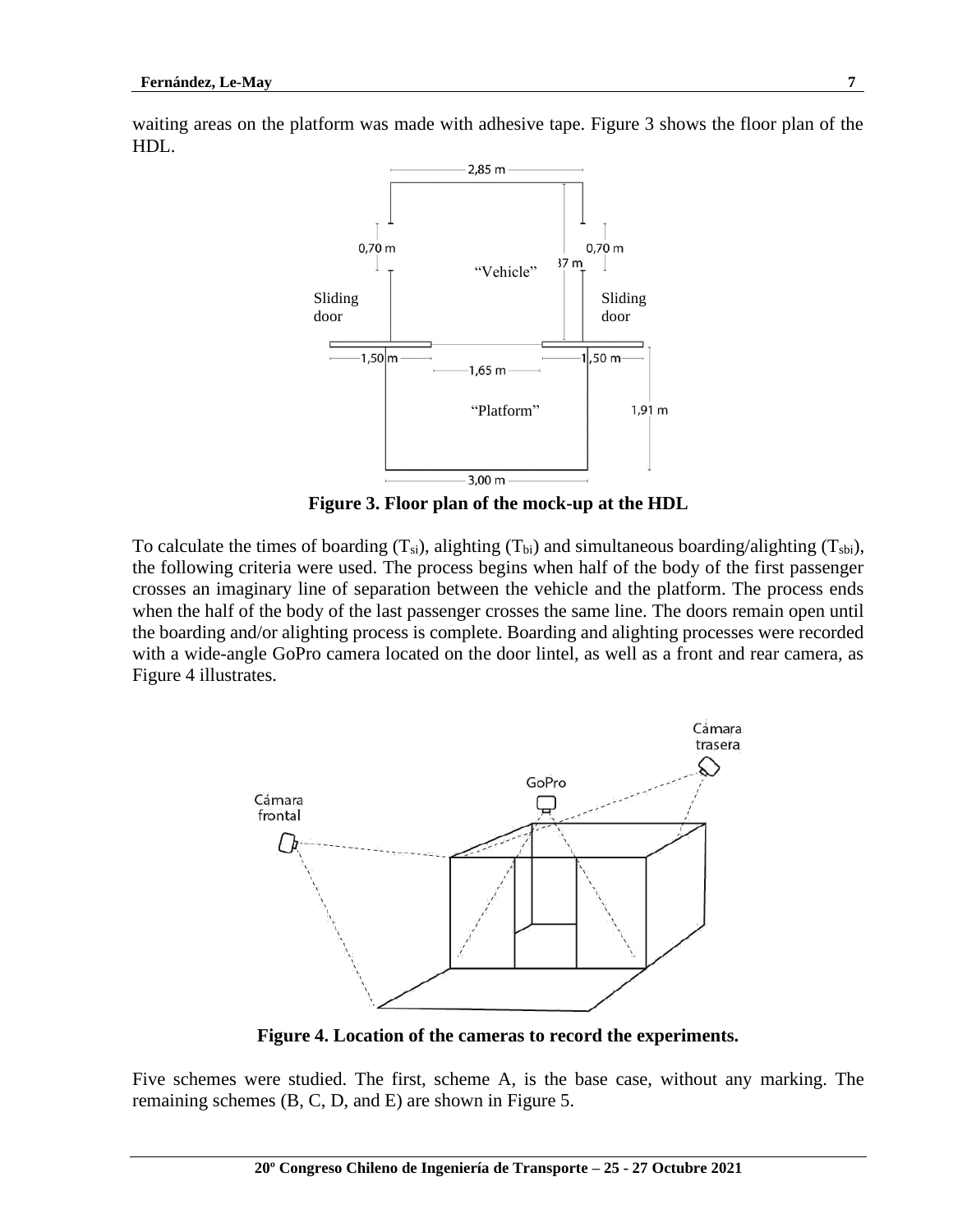

**Figure 5. Experimental marking schemes**

The calculation of the data was recorded in the form shown in Table 3.

|                    | Table 5. Registration and calculation form |                         |                   |                          |                                    |                                              |                                        |                                         |                                                 |
|--------------------|--------------------------------------------|-------------------------|-------------------|--------------------------|------------------------------------|----------------------------------------------|----------------------------------------|-----------------------------------------|-------------------------------------------------|
| Run<br>$N^{\circ}$ | Boarding<br>pass                           | Boarding<br>time<br>(s) | Alighting<br>pass | Alighting<br>time<br>(s) | Boarding<br>&<br>alighting<br>pass | <b>Boarding</b><br>&<br>alighting<br>time(s) | Average<br>boarding<br>time<br>(s/pas) | Average<br>alighting<br>time<br>(s/pas) | Average<br>board $\&$<br>alight time<br>(s/pas) |
|                    |                                            |                         |                   |                          |                                    |                                              |                                        |                                         |                                                 |
| 2                  |                                            |                         |                   |                          |                                    |                                              |                                        |                                         |                                                 |
| $\mathbf{1}$       | $P_{si}$                                   | $T_{\rm{si}}$           | $P_{bi}$          | $T_{\rm bi}$             | $P_{\rm shi}$                      | $T_{\rm shi}$                                | $\beta_{1i}=T_{si}/P_{si}$             | $\beta_{2i} = T_{bi}/P_{bi}$            | $\beta_{3i} = T_{sbi}/P_{sb}$                   |
| $\cdots$           |                                            |                         |                   |                          |                                    |                                              |                                        |                                         |                                                 |
| $\mathbf n$        |                                            |                         |                   |                          |                                    |                                              |                                        |                                         |                                                 |
| ᡪ                  | $P_{s}$                                    | $T_{s}$                 | $P_{b}$           | T <sub>b</sub>           | $P_{sb}$                           | $T_{sb}$                                     | $\beta_1 = \sum_i \beta_{1i}/n$        |                                         | $\beta_2 = \sum_i \beta_{2i}/n$                 |

**Table 3. Registration and calculation form**

In the above form, the average boarding and/or alighting times per passenger are denoted by the respective variable  $\beta_k$ .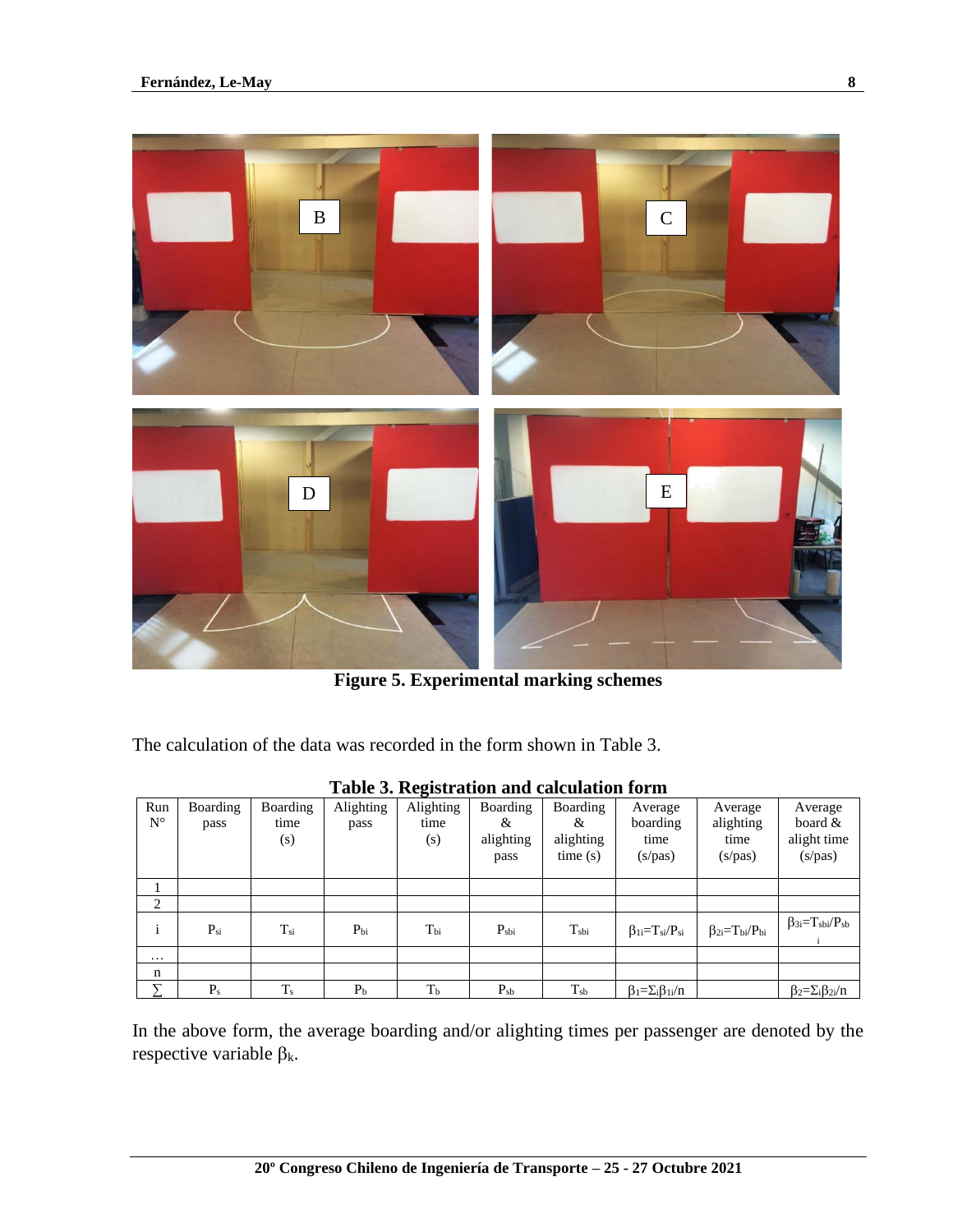### **3.2. Results**

According to the calculations in Table 3, the average boarding and alighting times shown in Table 4 were obtained.

|        |         |                   | ້         |                | . .            | <u>.</u><br>້ |          |           |                |
|--------|---------|-------------------|-----------|----------------|----------------|---------------|----------|-----------|----------------|
| Scheme | $P_{s}$ | $T_{s}$           | $\beta_1$ | P <sub>b</sub> | T <sub>b</sub> | $\beta_2$     | $P_{sb}$ | $T_{sb}$  | D <sub>3</sub> |
|        | (pas)   | $\left( S\right)$ | (s/pas)   | (pas)          | (s)            | (s/pas)       | (pas)    | $(\rm s)$ | (s/pas)        |
| A      | 17      | 11.0              | 0.64      | 15             | 11.0           | 0.74          | 32       | 17.3      | 0.54           |
| B      | 27      | 14.4              | 0.54      | 16             | 8.4            | 0.52          | 43       | 22.6      | 0.53           |
| C      | 24      | 14.0              | 0.59      | 16             | 9.7            | 0.60          | 40       | 22.0      | 0.55           |
| D      | 25      | 15.1              | 0.61      | 15             | 11.0           | 0.71          | 40       | 23.1      | 0.58           |
| E      | 27      | 13.0              | 0.48      | 16             | 7,3            | 0.46          | 43       | 21.2      | 0.49           |

|  | Table 4. Average boarding and/or alighting times |  |  |
|--|--------------------------------------------------|--|--|
|  |                                                  |  |  |

The average times have a coefficient of variation – the ratio of the standard deviation to the mean – between 2% and 5%; that is, the experimental results are appropriate for all practical purposes.

In the base case (A) the number of volunteers were not enough to satisfy the density within the wagon. For this reason, the internal area was reduced so that the density of passengers was the established one  $(4 \text{ pax/m}^2)$ .

It can be seen from Table 4 that in all schemes the average boarding or alighting times are less than the base case (scheme A), except in two cases of simultaneous boarding and alighting. This is explained in the next Section.

Regarding the comparison between the marking schemes B, C, D and E, the one that produces the least average time is scheme E, that is, a cup-shaped marking. The second optimum is the semicircular scheme B. On the contrary, scheme D, "butterfly", is the least effective. Figure 6 graphically shows the results and Table 5 presents the percentage differences between schemes.

|            | Difference with respect to scheme $A(\%)$ |     |  |  |  |
|------------|-------------------------------------------|-----|--|--|--|
| Comparison |                                           |     |  |  |  |
| A-B        |                                           |     |  |  |  |
| $A-C$      |                                           | -19 |  |  |  |
| A-D        |                                           |     |  |  |  |
|            |                                           |     |  |  |  |

**Table 5. Differences without and with markings on the platform**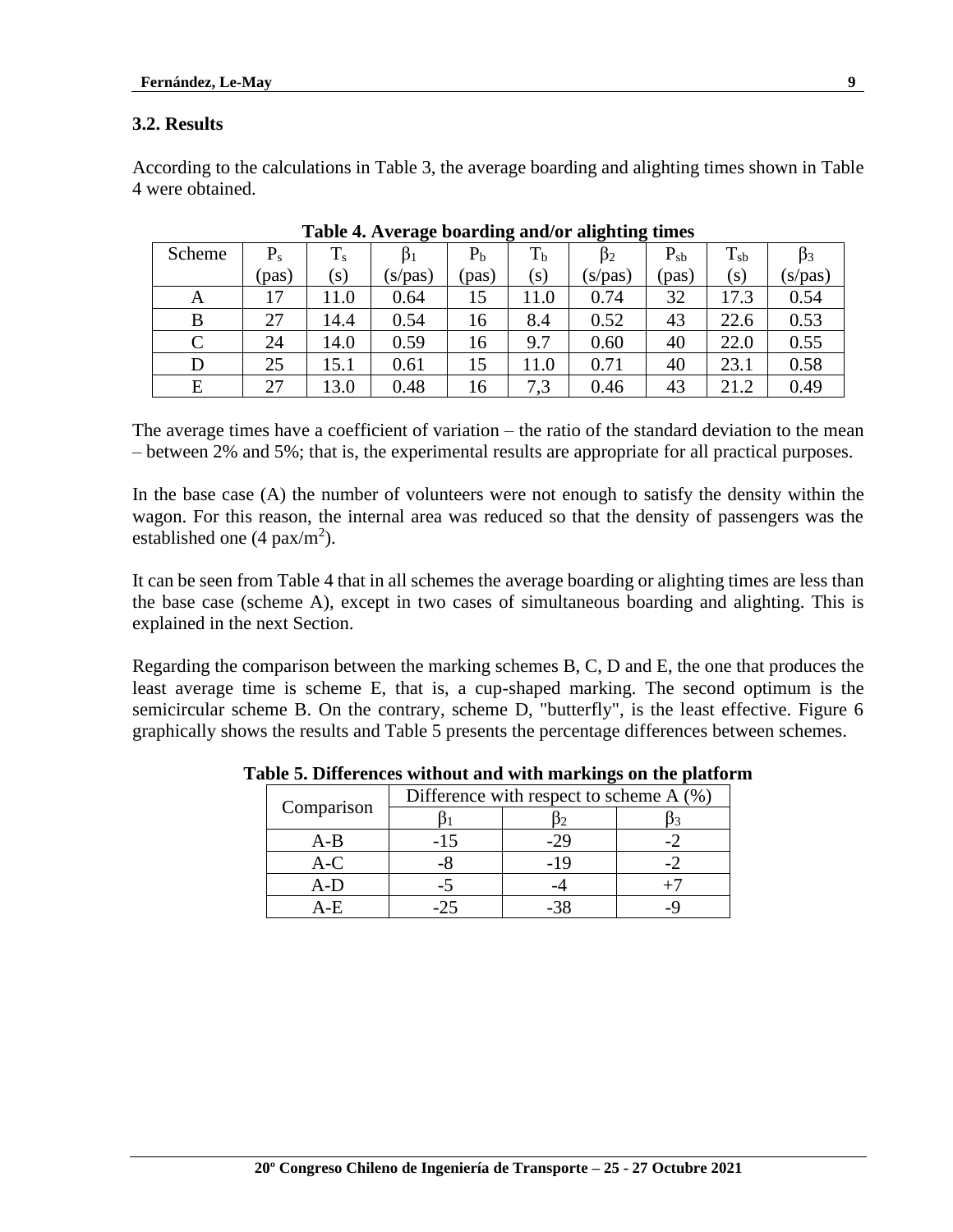

**Figure 6. Comparison between marking schemes**

### **3.3. Statistical analysis**

To determine if the average times of each scheme with respect to the case without marking (A) are statistically different, the Student's t-test of difference of means for 95%-significance level was applied. The null hypothesis  $H_0$  means that the difference between average times with respect to case A is not statistically significant. The calculations were made using the EasyFit software (MathWave, 2019) and the conclusions regarding the experimental results are presented in Table 6. It is noted that where it says "Accept  $H_0$ " means that the test failed to reject the null hypothesis.

|                                              | Conclusions  |              |              |  |  |  |
|----------------------------------------------|--------------|--------------|--------------|--|--|--|
| Comparison                                   | D2.          |              | Э3           |  |  |  |
| $A-B$                                        | Reject $H_0$ | Reject $H_0$ | Accept $H_0$ |  |  |  |
| $A-C$                                        | Reject $H_0$ | Accept $H_0$ | Accept $H_0$ |  |  |  |
| A-D                                          | Accept $H_0$ | Accept $H_0$ | Reject $H_0$ |  |  |  |
| A-E                                          | Reject $H_0$ | Reject $H_0$ | Reject $H_0$ |  |  |  |
| $\sim$ $\sim$ $\sim$<br>$\cdot$ $\cdot$<br>– |              |              |              |  |  |  |

**Table 6. Statistical analysis of average times**

 $A =$  without markings;  $B =$  semicircle;  $C =$  butterfly;  $D =$  circle;  $E =$  cup

It can be seen from the table that in the case of the average boarding time  $(\beta_1)$  it is not possible to establish that scheme D differs from A. In contrast, in all the other schemes the values of  $\beta_1$  are statistically different from A. For the average alighting time  $(\beta_2)$  it was not possible to verify that the schemes C and D are better than A, but markings B and E manage to reduce  $\beta_2$ . And for the average boarding and alighting time  $(\beta_3)$  it is shown that schemes D and E are statistically different from A. However, scheme D produces a significant increase of 7% with respect to scheme A. This suggests that a butterfly-type marking is not recommended.

In summary, the results are diverse, but it is clear that the cup-type scheme (E), reduces between 9% and 38% the average boarding and/or alighting times with respect to not using markings on the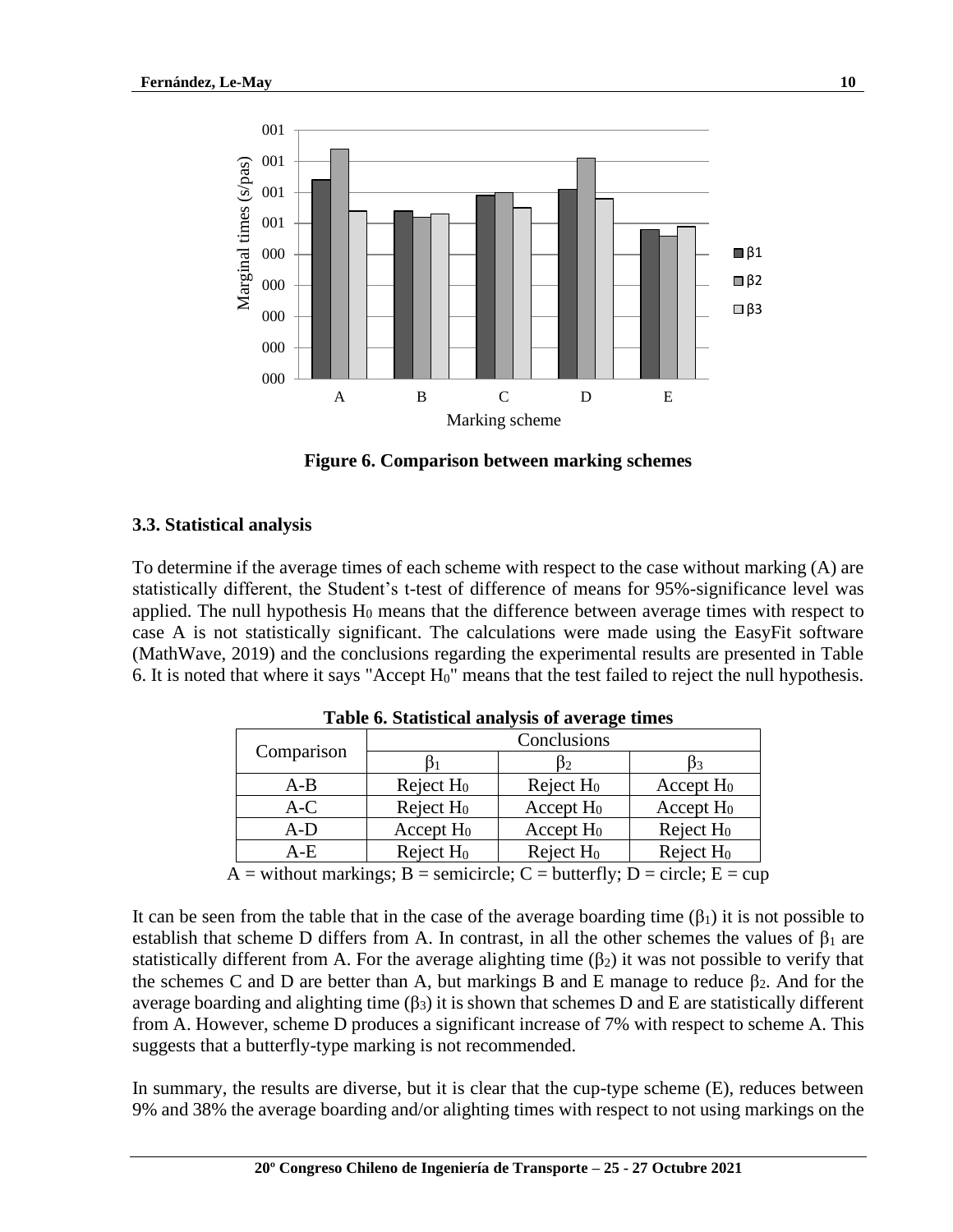platform. It is also highlighted that scheme B reduces by 15% to 29% the average boarding  $(\beta_1)$ and alighting ( $\beta_2$ ) times, but it has no effect on  $\beta$ 3.

Making some assumptions and using the values of  $\beta_1$  and  $\beta_2$  from Table 6, the following comparison can be made between scheme A and scheme E. A BRT system of 10 km and 20 stations would decrease the total delay in stations by 13% (from 11.3 min to 9.8 min) and would reduce the total travel time by 6% (from 23.2 min to 21.8 min). Consequently, the commercial speed would increase from 26 to 28 km/h. Although the percentages seem lower, considering the passenger demand, the number of hours per year and the value of users' travel time, the benefit will offset the investment in markings.

### **4. CONCLUSIONS**

In this article we have presented the effect of different marking schemes on the platform on the passengers' behaviour to reduce the average boarding and alighting times in public transport vehicles. The methodology consisted of real-scale experiments carried out in the Human Dynamics Laboratory of the Universidad de los Andes, Chile in a mock-up of a public transport vehicle. The results indicate that a cup-type marking is the most effective to reduce average times. In addition, a semicircle marking reduces the de boarding or the alighting time, but not the simultaneous boarding and alighting times.

Laboratory experimentation as a research method provides an opportunity to study cases in which one variable is controlled, while the rest remain constant. The advantage of this approach in our case was that we can test the behaviour of passengers under different flow control conditions. Thus, it was possible to test new platforms marking scenarios in front of the doors of a public transport vehicle.

We recognize that the limitations of the methodology are at least two. First, the experiments were performed in a modest full-scale laboratory, so the conclusions are limited to this installation. Second, the subjects who participated in the experiments were students; that is, homogeneous people in terms of physical conditions. However, what was wanted in this study was to calculate the relative - rather than absolute - differences between marking schemes on platforms. This allow us to establish what is the best scheme as well as the least efficient.

Future research using this experimental approach are, among others, testing the behaviour of heterogeneous subjects, such as people of different ages, sex and mobility conditions, as well as studying the impact of passenger density on the platform and on board the vehicle.

Finally, it would be in the interest for public transport operators to carry out pilot experiences to validate our experimental results, in particular the percentages of reduction in station delays and travel times. This was not possible in this study because, under the Covid-19 conditions, public transport demand reduced dramatically, and field studies could not be performed because of restrictions imposed by the public transport authorities.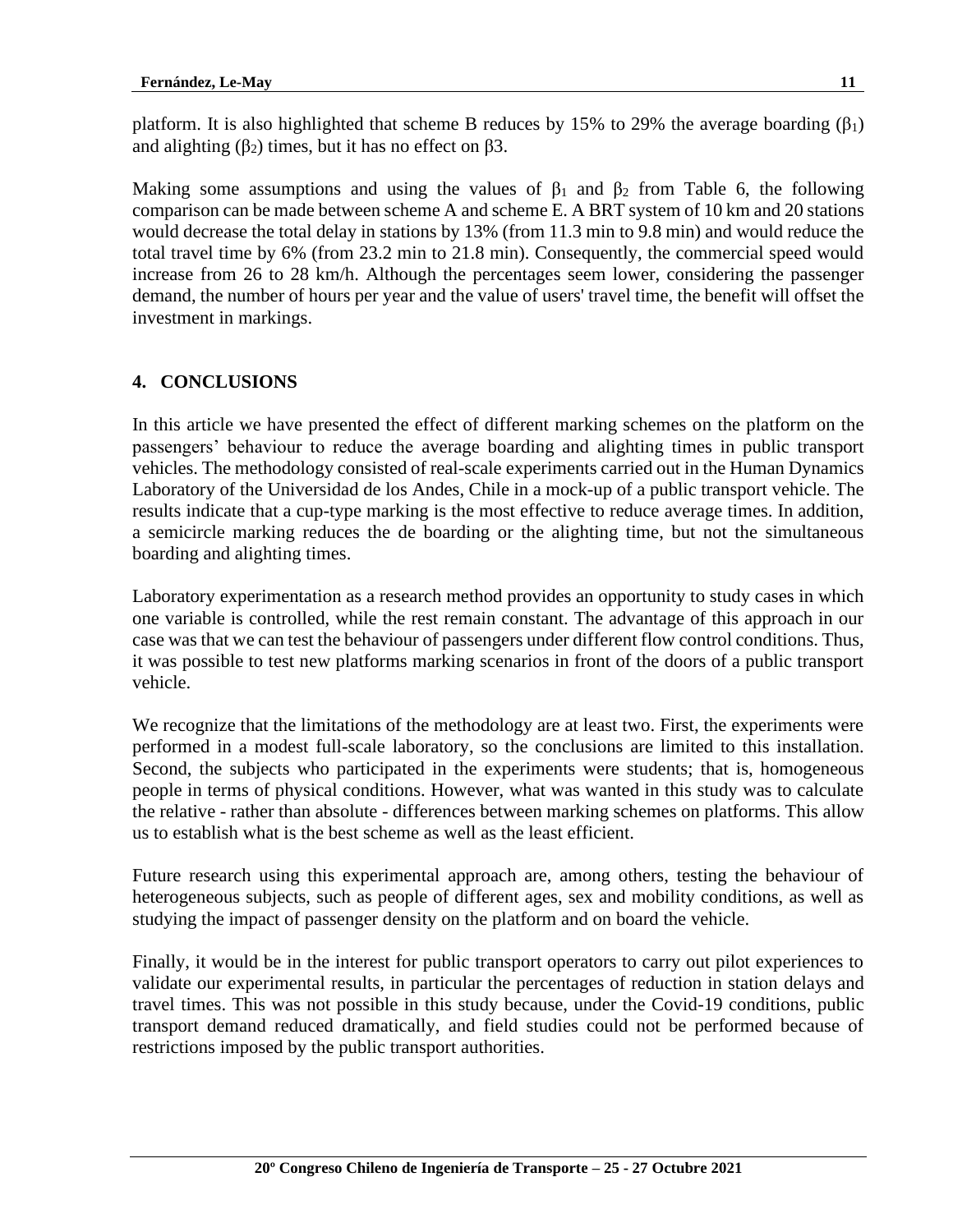### **ACKNOWLEDGMENTS**

The authors thank the students of the Universidad de los Andes, Chile who helped in the experiments at the Human Dynamics Laboratory. The Faculty of Engineering and Applied Sciences is also thanked for the funds that allowed hiring the subjects who participated in the experiments.

#### **REFERENCES**

Daamen, W., Lee, Y. and Wiggenraad, P. (2008). Boarding and alighting experiments: an overview of the set up and performance and some preliminary results on the gap effects. **Transportation Research Record** 2042. 71-81.

Fernández, R (2011). Experimental study of bus boarding and alighting times. **Proceedings of European Transport Conference 2011**. 10-12 October 2011. Glasgow, Scotland.

Fernández, R., Valencia, V. and Seriani, S. (2015). On passenger saturation flows. **Transportation Research Part A**, 78, 102-112.

Fernández, R., Zegers, P., Weber, G. and Tyler, N. (2010). Influence of platform height, door width, and fare collection on bus dwell time. Laboratory evidence for Santiago de Chile. **Transportation Research Record** 2143. 59-66.

Levinson, H.S. (1983). Analyzing Transit Travel Time Performance. **Transportation Research Record** 915, 1-6.

Lin, T.M. and Wilson, N.H.M. (1992). Dwell Time Relationships for Light Rail Systems. **Transportation Research Record** 1361. 287–295.

MathWave (2019). [www.mathwave.com/es/home.html](http://www.mathwave.com/es/home.html)

Pretty, R.L. and Russel, D.J. (1988). Bus boarding rates. **Australian. Road Research** 18 (3), 145– 152.

Puong, A. (2000). **Dwell Time Model and Analysis for the MBTA Red Line**. MIT, Boston, MA.

Tirachini, A. (2013). Bus dwell time: the effect of different fare collection systems, bus floor level and age of passengers. **Transportmetrica A: Transport Science**, 9(1), 28-49.

TRB (2000). **Highway Capacity Manual 2000**. Transportation Research Board, Washington D.C.